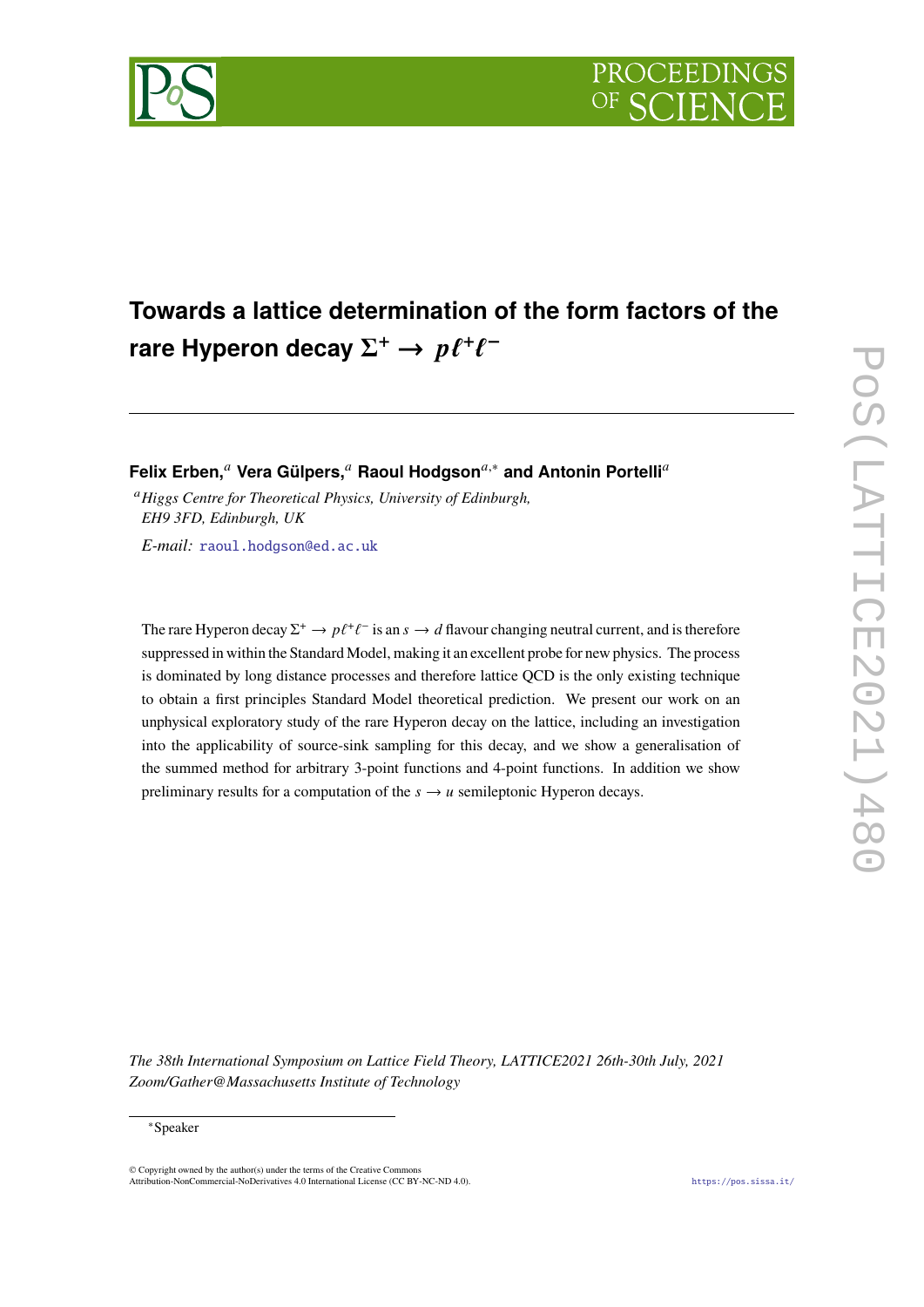### **1. Introduction**

The rare Hyperon decay  $\Sigma^+ \to p\ell^+\ell^-$  is an  $s \to d$  Flavour Changing Neutral Current (FCNC) process that is heavily suppressed within the Standard Model (SM) since FCNCs are forbidden at tree level and therefore must proceed via virtual loops. This makes processes such as the rare Hyperon decay excellent probes of physics beyond the SM (BSM) because they have small SM contributions that could be greatly enhanced by tree level BSM FCNC processes.

Also of interest are the  $s \to u$  quark transitions within the octet baryons (*Y*). Here we focus on the  $Y \to Y'\ell^-\bar{\nu}$  charged current semileptonic decays that can proceed at tree level within the SM and are therefore much better suited to precision measurements. Combining experimental measurements with theoretical predictions allows for the measurement of the CKM matrix element  $V_{us}$ . This provides an alternative determination from the  $K_{\ell 3}$  and  $K_{\ell 2}$  decays.

#### **1.1 Experimental Motivation**

The first experimental evidence for the  $\Sigma^+ \to p\mu^+\mu^-$  decay was provided by the HyperCP experiment [\[1\]](#page-8-0) at Fermilab in 2005 in which they observed three events and measured the branching fraction to be  $\mathcal{B}(\Sigma^+ \to p\mu^+\mu^-) = 8.6^{+6.6}_{-5.4}{}^{+5.5}_{-5.4}$  $^{+6.6}_{-5.4}$  -5.5 × 10<sup>-8</sup>. This value is consistent with the SM prediction (see section [1.2\)](#page-1-0), however the three events were very close in dimuon invariant mass. HyperCP claimed this as potential evidence for the existence of a new intermediate particle of mass  $214.3(4)$  MeV, and therefore new physics. This became known as the HyperCP anomaly.

In 2018, the LHCb collaboration made their first observation of the same decay with approximately 10 candidate events. From this they measured the branching fraction to be  $\mathcal{B}(\Sigma^+ \to$  $p\mu^+\mu^-$ ) = 2.2<sup>+0.9</sup> +1.5 × 10<sup>-8</sup> which is consistent with both the HyperCP measurements and the SM prediction. In addition, they were able to measure the dimuon invariant mass distribution with greater accuracy than the HyperCP experiment and found no evidence of the resonance peak seen previously, contradicting the claim of new physics.

#### <span id="page-1-0"></span>**1.2 Theory Motivation**

Having a theoretical SM prediction of this decay is of vital importance when searching for BSM physics. The theoretical prediction of the branching fraction was first calculated in 2005 [\[2\]](#page-8-1) and updated in 2018 [\[3\]](#page-8-2) (with negligible numerical change). Their result is given by the range

<span id="page-1-1"></span>
$$
1.6 \times 10^{-8} \le \mathcal{B}(\Sigma^+ \to p\mu^+\mu^-) \le 9.0 \times 10^{-8}.
$$
 (1)

It was found that the short distance contribution to the branching ratio is  $B_{SD} \sim 10^{-12}$  which is negligible compared to the long distance contribution. This long distance contribution was computed using a combination of ChPT, unitarity cuts, experimental inputs and vector meson dominance models. The large range of values in equation [\(1\)](#page-1-1) stems from the fact that different approaches in ChPT give differing results and therefore a precise prediction cannot be made with these methods.

Since the first observation of the muonic decay mode, the LHCb experiment has planned improvements [\[4\]](#page-8-3), such as a dedicated trigger for this decay, that will allow for significantly improved precision as well as first measurements of asymmetry observables, differential decay rates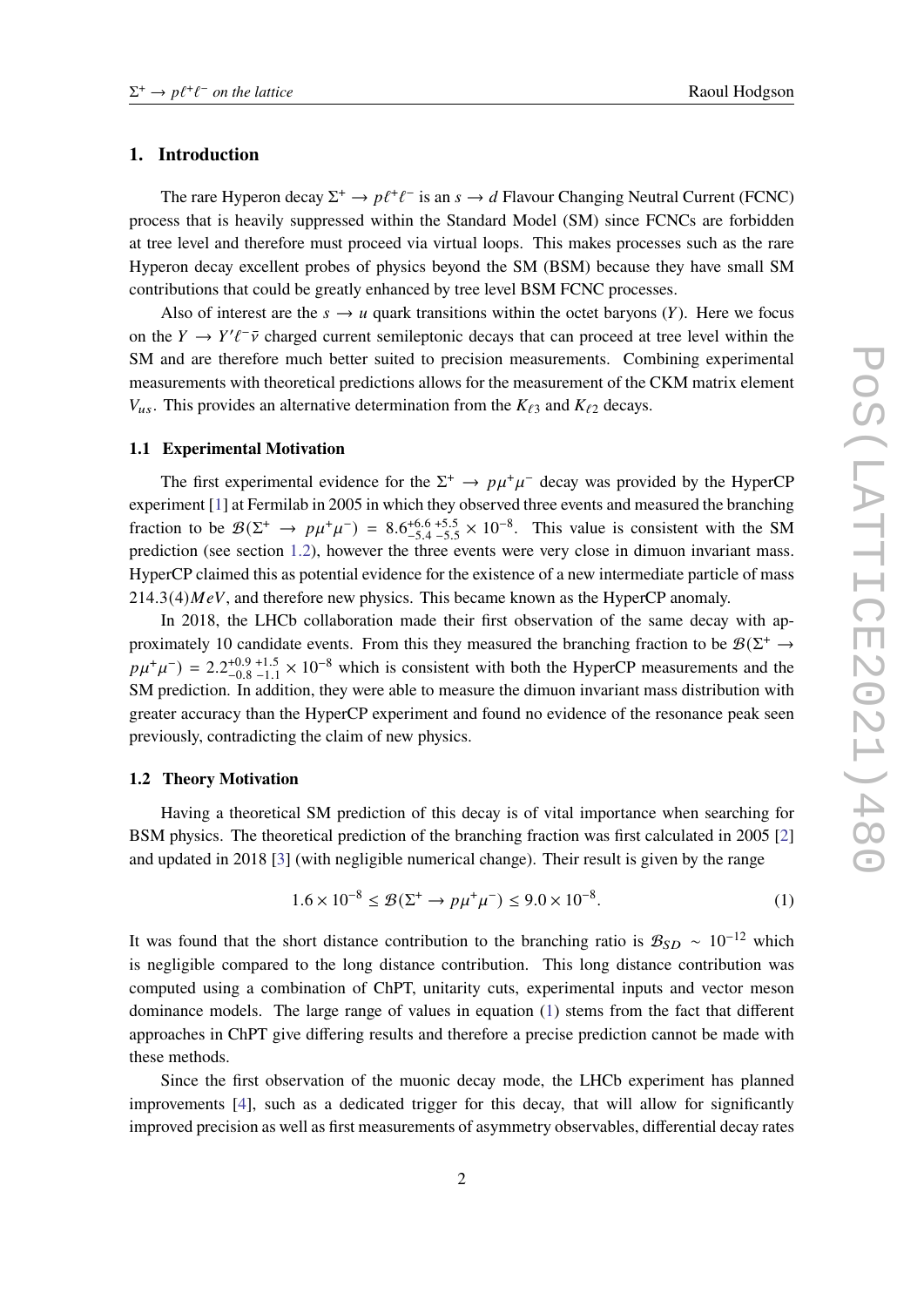and the  $\Sigma^+ \to pe^+e^-$  channel. It is therefore of importance to the experimental community that the theoretical uncertainties in this decay are reduced in order to draw new conclusions once this new data is obtained. Lattice QCD is currently the only tool available for making a model independent ab initio prediction of the SM contribution that can allow for the currently dominant uncertainty to be removed.

### **2. Lattice Theory**

The long distance part of the rare Hyperon decay is dominated by the intermediate virtual photon transition  $\Sigma^+ \to p\gamma^*$ , the hadronic part of which is given by the amplitude

$$
\mathcal{A}_{\mu}^{rs} = \int d^3x \langle N, p_N, r | T \{ H_w(x) J_{\mu}(0) \} | \Sigma, p_{\Sigma}, s \rangle
$$
 (2)

where N is the nucleon, s and r are the spin component of the baryons,  $p_{\Sigma N}$  are the two momenta,  $J_{\mu}$  is the electromagnetic (e.m.) current, and  $H_{w}$  is the  $s \to d$  effective weak Hamiltonian given by the 4-quark operators  $O_3^q$  $\frac{q}{1.2}$  [\[5\]](#page-8-4)

$$
H_w(x) = \frac{G_F}{\sqrt{2}} V_{us}^* V_{ud} \left[ C_1 (Q_1^u - Q_1^c) + C_2 (Q_2^u - Q_2^c) + \dots \right] + \text{c.c.}
$$
 (3)

$$
Q_1^q = (\bar{s}\gamma_\mu^L d)(\bar{q}\gamma_\mu^L q) \qquad Q_2^q = (\bar{s}\gamma_\mu^L q)(\bar{q}\gamma_\mu^L d). \tag{4}
$$

This transition amplitude can be written in terms of four form factors  $f_{1,2}$  and  $g_{1,2}$  as such

$$
\mathcal{A}_{\mu}^{rs} = \bar{u}_N^r(p_N) \left[ \left( q^2 \gamma_\mu - q q_\mu \right) (f_1 + g_1 \gamma_5) + \sigma_{\mu\nu} q^\nu (f_2 + g_2 \gamma_5) \right] u_\Sigma^s(p_\Sigma) \tag{5}
$$

where  $q = p_{\Sigma} - p_N$  is the 4-momentum transfer of the photon and  $u_{\Sigma}$ ,  $\chi$  are the spinors associated with the  $\Sigma$  and N particles respectively. On the lattice, these form factors can be extracted from the 4-point correlation function

$$
C_{\mu}^{(4)}(\Delta t, t_H, t_J, p_{\Sigma}, p_N) = \int d^3y \int d^3x e^{-iq \cdot x} \langle \psi_N(\Delta t, p_N) H_w(t_H, y) J_{\mu}(t_J, x) \bar{\psi}_{\Sigma}(0, p_{\Sigma}) \rangle
$$
\n(6)

where  $\psi_{\Sigma,N}(t, p)$  are interpolators for the  $\Sigma$  and N states located at time t with spatial momentum  $p$ , and  $\Delta t$  is the temporal separation between the source and sink. This correlator is computed with four types of weak Hamiltonian contractions, as shown in figure [1,](#page-3-0) with an additional e.m. current insertion on each of the quark legs and a quark disconnected contribution.

In order to perform this calculation, we use the open source C++ libraries Grid [\[6\]](#page-8-5) and Hadrons [\[7\]](#page-8-6), where all of the relevant contractions have been fully implemented.

### **2.1 Computational strategy**

Since the rare Hyperon decay is a baryonic equivalent to the rare Kaon decay  $[8-11]$  $[8-11]$ , its computation can proceed via similar methods. This involves fixing the source-sink separation  $\Delta t$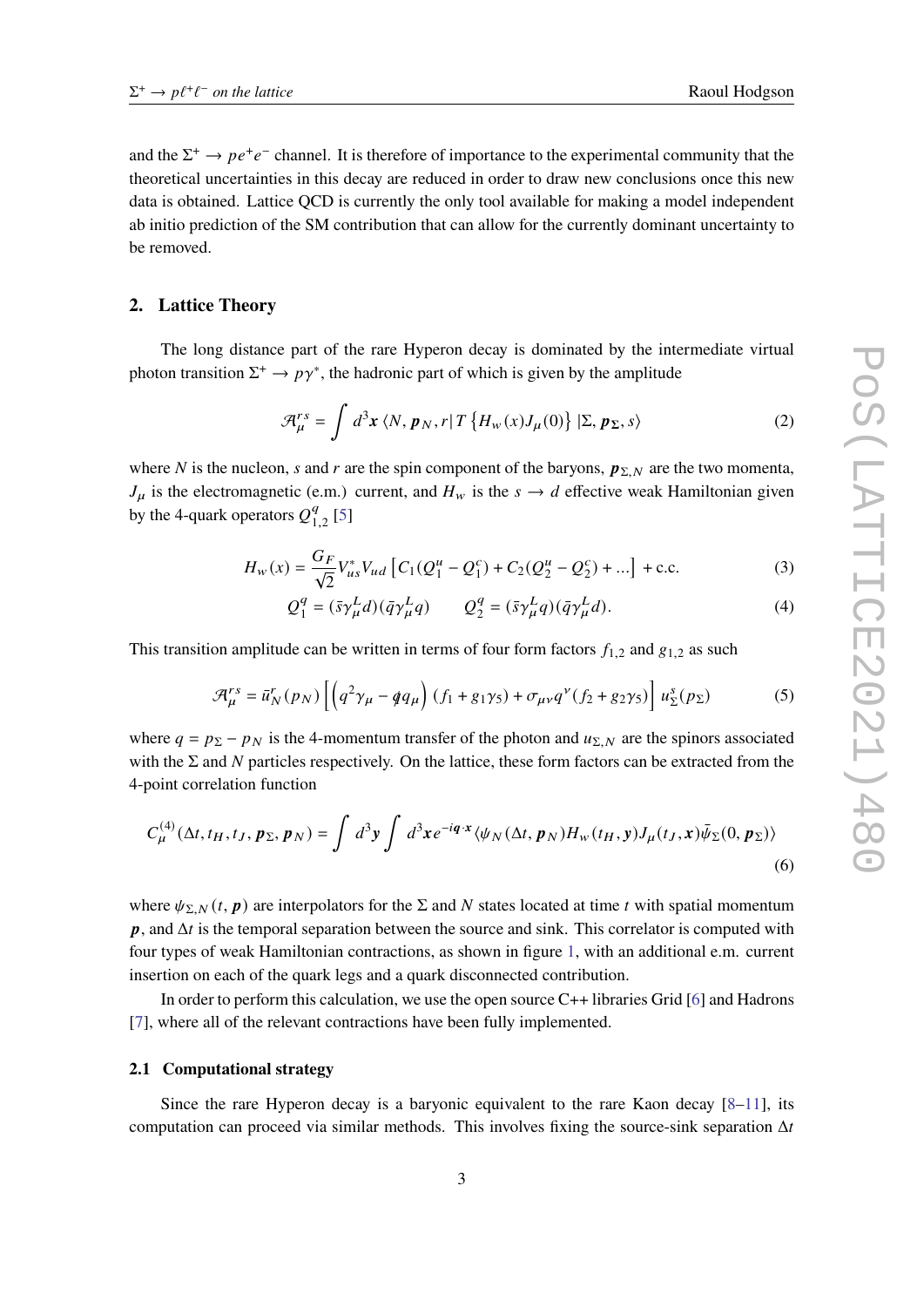<span id="page-3-0"></span>

**Figure 1:** Four diagram typologies for the  $s \to d$  weak Hamiltonian in the  $\Sigma^+ \to p$  transition. These are the Connected  $(C_{sd}$  and  $C_{su}$ ), Eye (E) and Saucer (S) diagrams.

and the e.m. current at time  $t_J$ , and integrating the weak Hamiltonian in a window around this current

$$
I_{\mu}^{(4)}(T_a, T_b, p_{\Sigma}, p_N) = e^{-(E_N(p_N) - E_{\Sigma}(p_{\Sigma}))t_J} \int_{t_J - T_a}^{t_J + T_b} dt_H \widetilde{C}_{\mu}^{(4)}(t_H, t_J, p_{\Sigma}, p_N)
$$
(7)

<span id="page-3-1"></span>
$$
\widetilde{C}_{\mu}^{(4)}(t_H, t_J, \mathbf{p}_{\Sigma}, \mathbf{p}_N) = \frac{C_{\mu}^{(4)}(\Delta t, t_H, t_J, \mathbf{p}_{\Sigma}, \mathbf{p}_N)}{Z_N Z_{\Sigma}^* e^{-E_N(\mathbf{p}_N)\Delta t}}.
$$
\n(8)

where  $Z_X u_X^s = \langle 0 | \psi_X | X, s \rangle$  is the interpolator overlap factor for the  $X = N$  or  $\Sigma$  baryon with spin polarisation s. Equation [\(8\)](#page-3-1) removes these overlap factors as well as the  $\Delta t$  dependence so long as the source-sink separation is large enough for the excited external states to decay away. This then gives the spectral decomposition of the integrated 4-point function

$$
I_{\mu r,s}^{(4)}(T_a, T_b, p_{\Sigma}, p_N) = -\sum_{n} \frac{1}{2E_n} u_N^r(p_N) \frac{\langle N, p_N, r | J_{\mu} | n, p_{\Sigma} \rangle \langle n, p_{\Sigma} | H_w | \Sigma, p_{\Sigma}, s \rangle}{E_{\Sigma}(p_{\Sigma}) - E_n} \bar{u}_{\Sigma}^s(p_{\Sigma})
$$
  
 
$$
\times (1 - e^{-(E_n - E_{\Sigma}(p_{\Sigma}))T_a})
$$
  
 
$$
+ \sum_{m} \frac{1}{2E_m} u_N^r(p_N) \frac{\langle N, p_N, r | H_w | m, p_N \rangle \langle m, p_N | J_{\mu} | \Sigma, p_{\Sigma}, s \rangle}{E_m - E_N(p_N)} \bar{u}_{\Sigma}^s(p_{\Sigma})
$$
  
 
$$
\times (1 - e^{-(E_m - E_N(p_N))T_b}) \tag{9}
$$

where the sum over intermediate states  *contains an implicit sum over spin polarisation. In order* to extract the amplitude, we take the limit  $T_a, T_b \rightarrow \infty$  so that the additional exponential terms tend to zero. However, there exist intermediate states where  $E_n < E_\Sigma(p_\Sigma)$ , and therefore these terms grow exponentially in  $T_a$ . For the rare Hyperon decay at the physical point, these states are the N and  $N\pi$  states which must be removed from equation [\(9\)](#page-3-2) before taking  $T_a \to \infty$ . The N intermediate state can be removed explicitly by combining matrix elements

<span id="page-3-2"></span>
$$
\langle N(\boldsymbol{p}_N), r | J_{\mu} | N(\boldsymbol{p}_\Sigma), s \rangle \text{ and } \langle N(\boldsymbol{p}_\Sigma), r | H_{\nu} | \Sigma(\boldsymbol{p}_\Sigma), s \rangle \tag{10}
$$

which can be obtained from 3-point functions with insertions of the e.m. current and weak Hamiltonian respectively.

The  $N\pi$  state can then be constructed in a similar manner to the  $\pi\pi$  state removal in [\[12\]](#page-8-9). In addition, there are finite volume corrections that stem from these same  $N\pi$  intermediate state. Therefore a study into the  $\Sigma \to N\pi$  and  $N\pi \to N$  transitions are required to account for these effects at the physical point.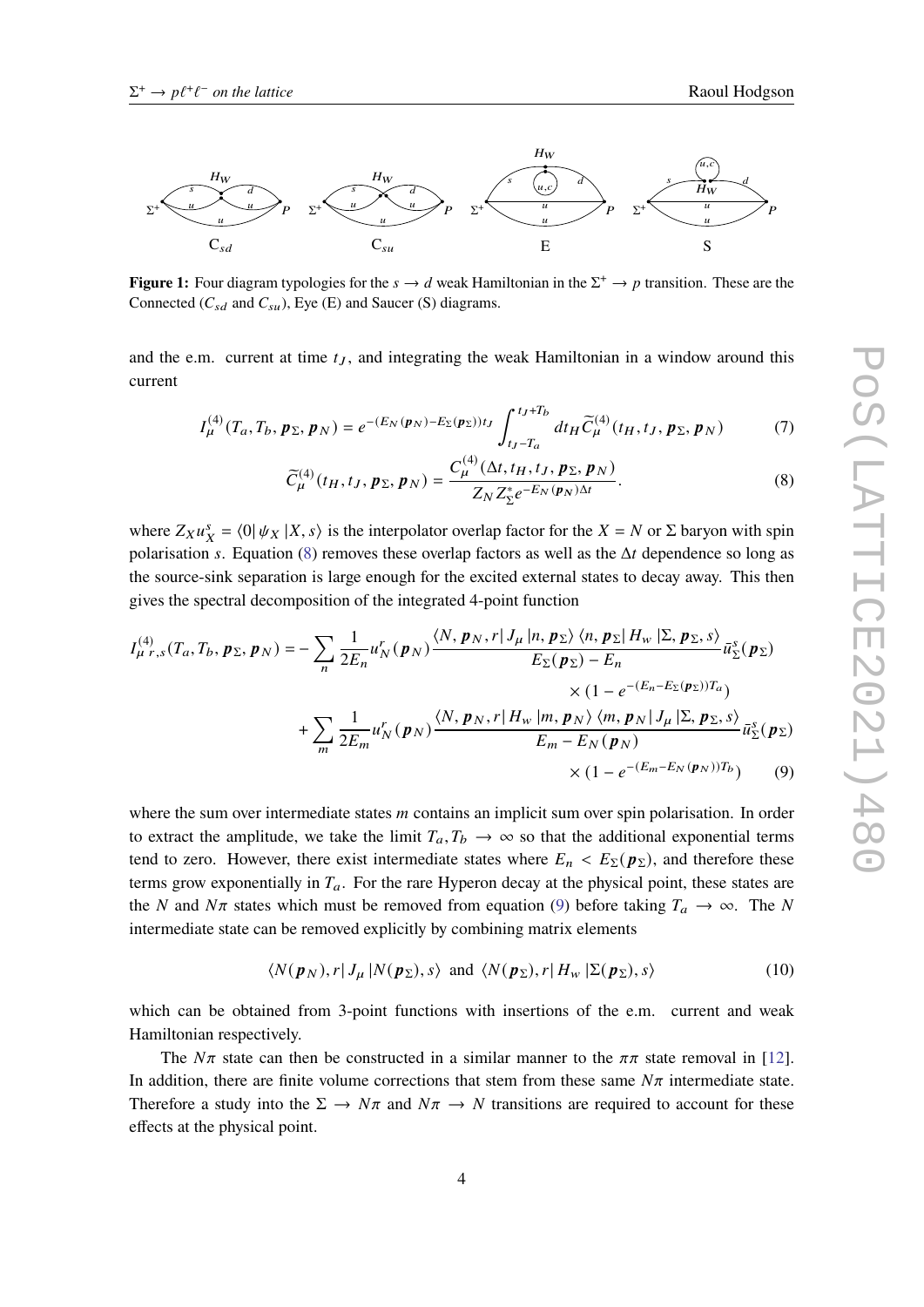# **3. Summed Method**

#### **3.1 3-point summed method**

The so-called summed method is a technique in which the operator insertion in a 3-point function  $\langle \psi(\Delta t)O(t)\bar{\psi}(0)\rangle$  is summed over the temporal extent of the lattice [\[13,](#page-9-0) [14\]](#page-9-1). For simple insertions of di-quark operators ( $\bar{q}\Gamma q$ ), this can be efficiently achieved via a sequential solve of the propagators involved. The summed method has the advantage that excited state contributions to the correlator are exponentially suppressed in  $\Delta t$  rather than in t and  $\Delta t - t$  as in the fixed t method. In addition, it is significantly computationally cheaper than fixing  $t$  in the sequential solve and having to re-invert the Dirac operator for every choice of  $t$ . These are both qualities particularly beneficial to baryonic correlators since they suffer from both exponentially falling signal-to-noise ratio, and large excited state contamination. This means there is generally only a very small window in source-sink separations for which a reliable and precise measurement can be made.

However, so far this method has only been used in situations where the initial and final states have identical energies. That is, either the initial and final states are identical, or they are degenerate (e.g. p and n in iso-symmetric limit with momenta such that  $|\mathbf{p}_f| = |\mathbf{p}_i|$ ). However, one can in theory use this method for arbitrary initial and final states. In this case the integrated 3-point function becomes [\[14\]](#page-9-1)

$$
I^{(3)}(\Delta t) = \sum_{t=0}^{T} \langle \psi_f(\Delta t) J(t) \bar{\psi}_i(0) \rangle
$$
 (11)

$$
= \sum_{n,m} \left[ Z_{0n}^i Z_{m0}^f J_{nm} \frac{1 - e^{-(E_n - E_m)(\Delta t - 1)}}{e^{E_n - E_m} - 1} e^{-E_m \Delta t} \right] + \sum_k Z_{0k}^i Z_{k0}^f J_{00} e^{-E_k \Delta t}
$$
(12)

$$
+ \sum_n \left[Z^i_{0n} Z^{fJ}_{n0} + \sum_l \frac{Z^i_{0n} Z^f_{nl} J_{l0}}{e^{E_l}-1} \right] e^{-E_n \Delta t} + \sum_m \left[Z^{iJ}_{0m} Z^f_{m0} + \sum_l \frac{J_{0l} Z^i_{lm} Z^f_{m0}}{e^{E_l}-1} \right] e^{-E_m \Delta t}
$$

where  $Z_{nm}^X = \langle n | \psi_X | m \rangle$ ,  $Z_{nm}^{X,J} = \langle n | \psi_X J | m \rangle$ ,  $J_{nm} = \langle n | J | m \rangle$  and the state  $|0\rangle$  represents the vacuum. The third and fourth terms come from contact terms where  $t = 0$  or  $\Delta t$  and out of order terms where  $t > \Delta t$ . Note that there is a  $\langle 0 | J | 0 \rangle$  vacuum term what is only present for initial and final states that share identical quantum numbers.

When taken to large  $\Delta t$  to allow excited states to decay away, the first term leaves the matrix element of interest up to the overlap factors Z, and the exponential time dependence modulated by a function of the energy difference

$$
\chi(\Delta, t) = \frac{1 - e^{-\Delta(t-1)}}{e^{\Delta} - 1} \tag{13}
$$

In the limit where the initial and final states are degenerate  $\Delta \to 0$ , this simply becomes  $\chi(0, t) = t-1$ which is the well known linear envelope used in the summed method to date. However, the full form can in principle be used in the case of flavour changing operators and/or arbitrary momentum transfer.

In addition we are working towards generalising the summed method for use on 4-point functions which could benefit both the rare Hyperon and rare Kaon decay calculations.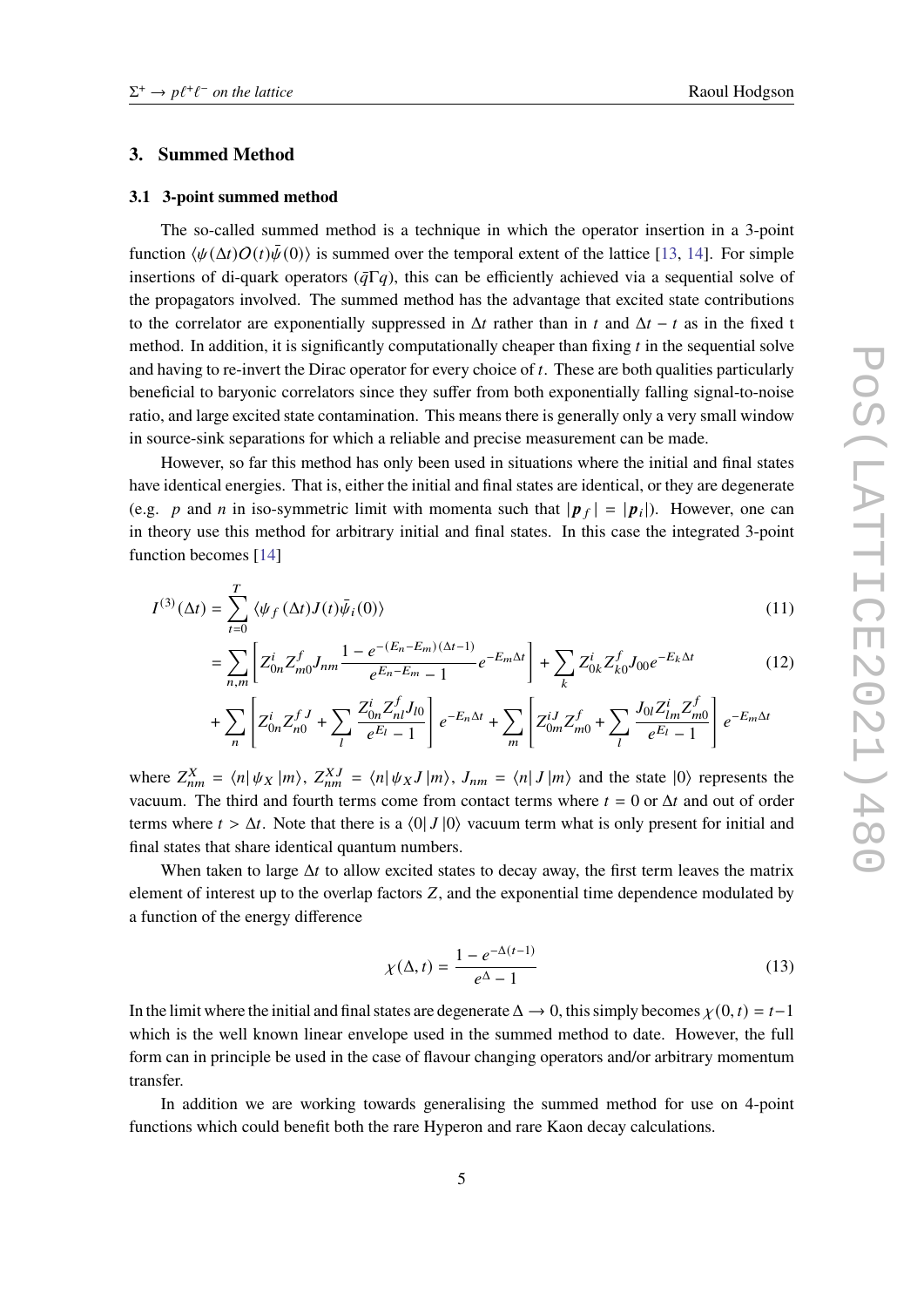#### **4. Rare Hyperon preliminary results**

We are currently working towards a first exploratory computation of the rare Hyperon decay on an ensemble with a heavier than physical Pion mass. This is the RBC-UKQCD 2+1 flavour  $24^3 \times 64$ Iwasaki gauge configuration with inverse lattice spacing  $a^{-1} = 1780 MeV$  and  $m_{\pi} \simeq 340 MeV$  using Shamir domain wall fermions [\[15\]](#page-9-2).

Presently we have computed the  $C_{sd}$  and  $C_{su}$  type diagrams for the 3-point functions of the weak Hamiltonian with both the  $\Sigma$  and N at rest. Figure [2](#page-5-0) shows the correlator for the  $C_{sd}$ contribution to the 4-quark operator  $Q_1^u$ . Here we present both the unsummed correlator (left) where the source-sink separation is fixed at  $\Delta t = 16$ , as well as using the summed method (right) leaving  $\Delta t$  as the free parameter. The next step in the calculation is to compute the eye and saucer

<span id="page-5-0"></span>

**Figure 2:** 3-point correlator of the connected contribution to  $Q_1^u$  with a fixed  $\Delta t = 16$  (left) and using the summed method (right). Results are shown in arbitrary units.

diagrams of the 3-point function as well as adding the e.m. current insertions on each of the legs.

For this exploratory study we don't need to consider the  $N\pi$  intermediate states since these lie above the  $E_{\Sigma}$  threshold on this unphysical ensemble, and therefore decays exponentially in  $T_a$ leaving only the growing  $N$  intermediate state to be removed.

#### **5. Source-sink sampling**

In performing the computation of the rare Hyperon diagrams, the position of both the source and the sink are fixed in the propagator solves. Therefore, in order to perform an exact volume sum for a definite momentum projection, this would require ~ 14,000 solves on our  $24<sup>3</sup> \times 64$ lattice. In addition the sum over final state position reduces the error by combining many correlated measurements of the correlator.

We can instead approximate this full volume by a sum over  $N<sub>S</sub>$  randomly selected lattice sites. Defining  $\Lambda$  to be the set of spatial lattice sites with extent L, we can select a subset  $\Lambda_S$  that consists only of the randomly selected sites. Therefore we can make the approximation of the sum of some arbitrary function  $f(x)$  [\[16\]](#page-9-3)

$$
\sum_{\mathbf{x} \in \Lambda} f(\mathbf{x}) \simeq \frac{L^3}{N_S} \sum_{\mathbf{x} \in \Lambda_S} f(\mathbf{x}) \tag{14}
$$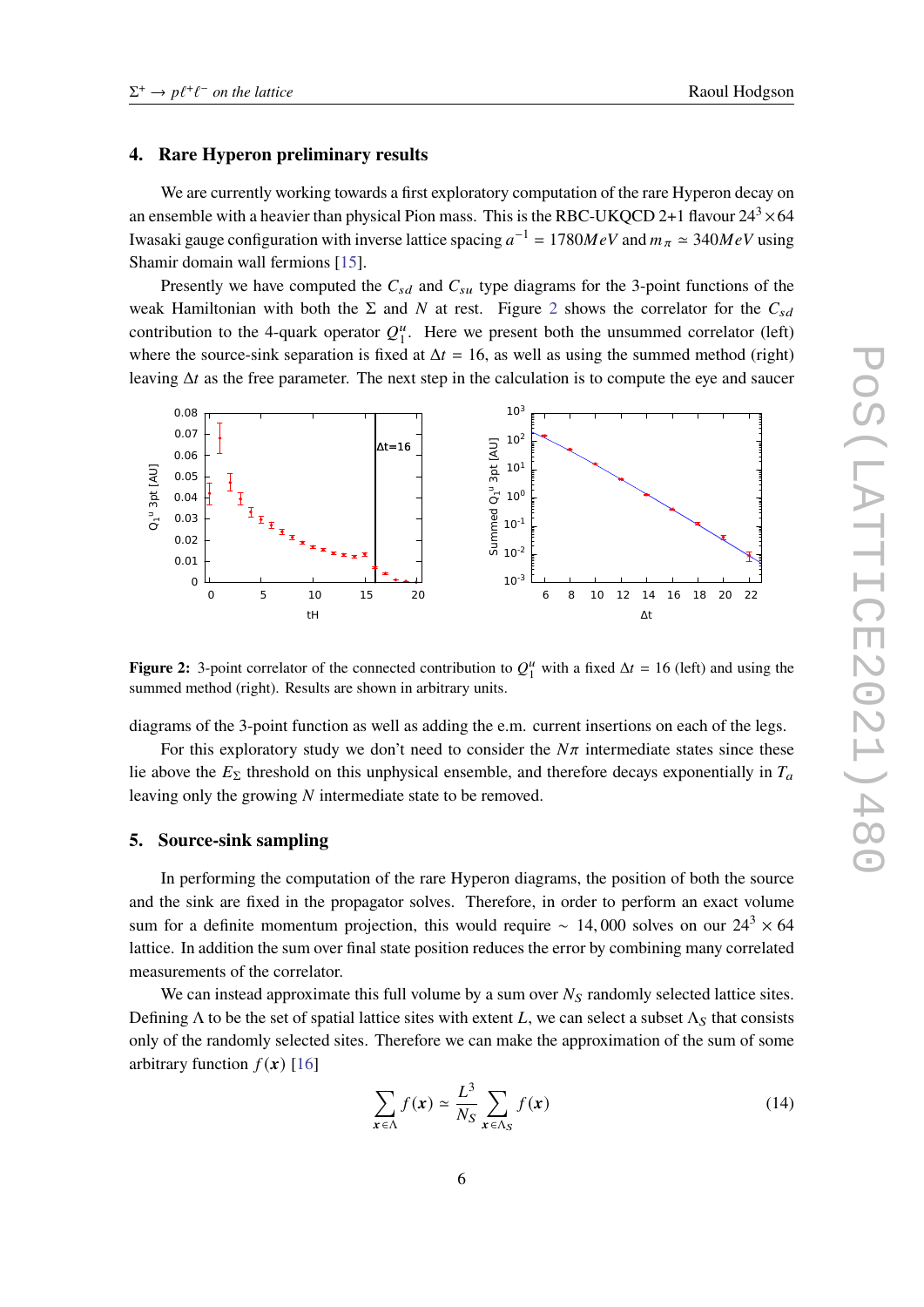In practice, we can improve this sampling by selecting an independent random set on each timeslice of the lattice  $\Lambda_S(t)$ . Assuming a perfect  $O(1/\sqrt{N})$  scaling in the error, performing this sampling at both the source and the sink could achieve up to  $O(1/N)$  scaling due to the independent  $\Lambda_s$  at temporally separated points. However, for the weak Hamiltonian matrix element, we only observe approximately  $O(1/\sqrt{N})$  scaling as can be seen in figure [3](#page-6-0) (right). This is likely due to large correlations between the samples.

In addition, due to the approximation of the sum, an exact momentum projection cannot be made. Therefore it is possible for additional momentum modes to contaminate the correlator and therefore alter the value extracted for the matrix element. From figure [3](#page-6-0) (left), we don't see any statistically significant contamination from other momentum modes above the statistical uncertainty of the measurement.

<span id="page-6-0"></span>

**Figure 3:**  $Q_1^u$  matrix element value (left) and relative error (right) scaling with the number of samples using for source-sink sampling.

# **6.**  $s \rightarrow u$  **Semileptonics**

In addition to the rare Hyperon decay, we have an additional project to compute the  $SU(3)$ flavour breaking corrections to the  $s \to u$  quark transition  $Y \to Y'\ell^-\bar{\nu}$  semileptonic Hyperon decays. We are preforming this calculation at close to physical Pion mass on RBC-UKQCD's 2 + 1 flavour  $48^3 \times 96$  Iwasaki gauge configurations with inverse lattice spacing  $a^{-1} = 1730 MeV$  and  $m_{\pi} \simeq 140 MeV$  using Möbius domain wall fermions [\[17\]](#page-9-4).

The hadronic part of the matrix element of these decays can be parameterised by six formfactors  $f_{1,2,3}$  and  $g_{1,2,3}$ 

$$
\langle Y', \mathbf{p}', r | J_{\mu} | Y, \mathbf{p}, s \rangle = \bar{u}_{Y'}^r(\mathbf{p}') \left[ f_1(q^2) \gamma_{\mu} - i f_2(q^2) \frac{\sigma_{\mu \nu} q^{\nu}}{M_Y + M_{Y'}} + f_3(q^2) \frac{q_{\mu}}{M_Y + M_{Y'}} \right] \tag{15}
$$

+g<sub>1</sub>(q<sup>2</sup>)
$$
\gamma_{\mu}\gamma_{5}
$$
 - ig<sub>2</sub>(q<sup>2</sup>) $\frac{\sigma_{\mu\nu}q^{\nu}}{M_{Y} + M_{Y'}}\gamma_{5}$  + g<sub>3</sub>(q<sup>2</sup>) $\frac{q_{\mu}}{M_{Y} + M_{Y'}}\gamma_{5}$  u<sub>Y</sub><sup>s</sup>(p)

where  $J_{\mu} = \bar{u}\gamma_{\mu} (1 - \gamma_5)s$  is the V-A  $s \to u$  quark current,  $q = p_Y - p_{Y'}$  is the momentum transfer, and  $M_Y$  and  $M_{Y'}$  are the masses of the Y and Y' baryons respectively. These forms factors are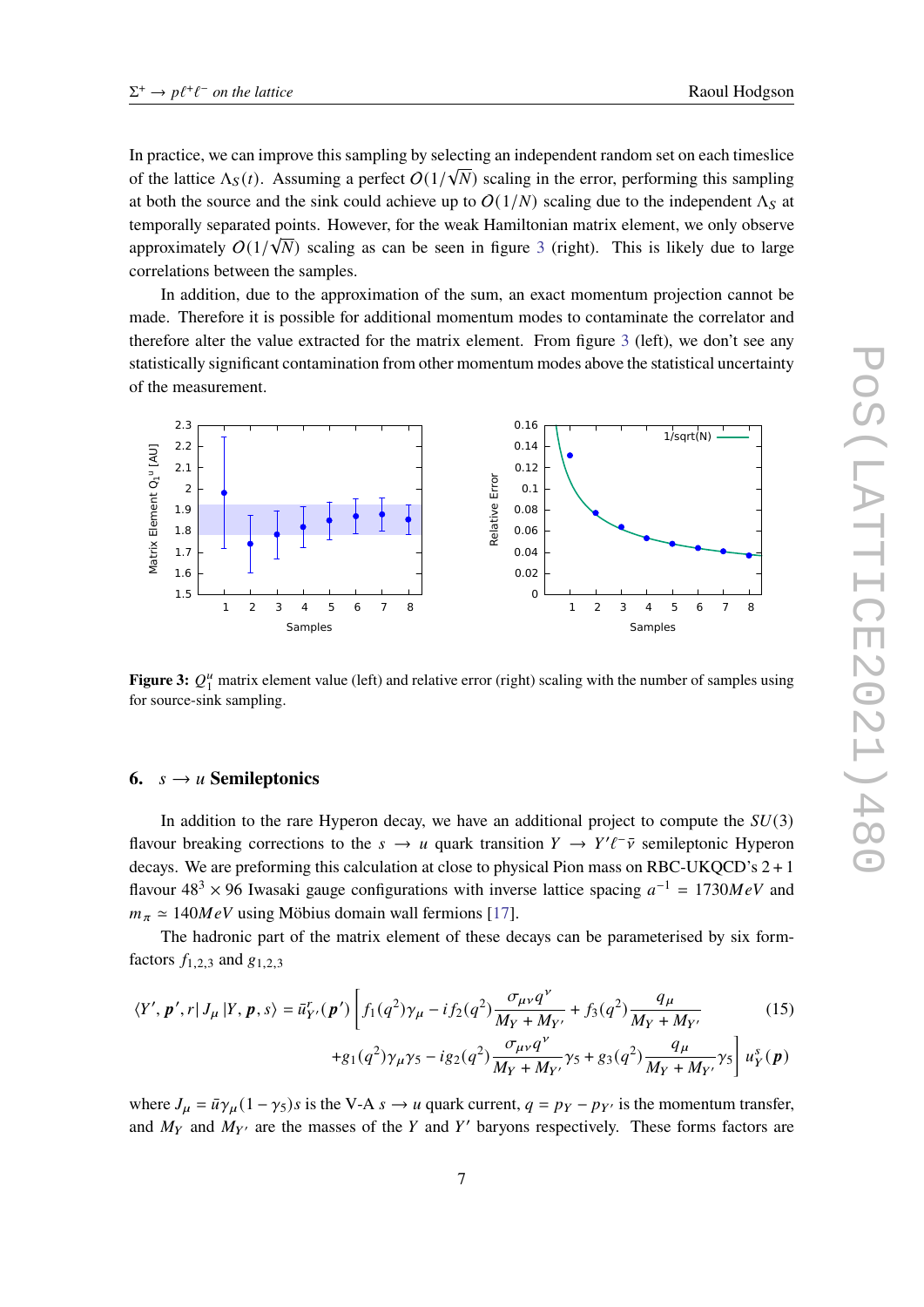known analytically at  $q^2 = 0$  in the  $SU(3)$  limit [\[18\]](#page-9-5), however, in order to move towards precision measurements of  $V_{us}$  from Hyperon decays, we require knowledge of these form factors away from the  $SU(3)$  limit.

<span id="page-7-0"></span>This project aims to compute the form factors for all of the octet baryon  $s \to u$  transitions at the  $q^2 = 0$  kinematic point. We are using the summed method with arbitrary external states to reduce the cost of this computation. Figure [4](#page-7-0) shows a preliminary example of the correlators for the  $\Sigma^- \to n\ell\bar{\nu}$  decay with Gaussian smeared sources as well as Gaussian and point sinks.



**Figure 4:** Preliminary example correlator of the  $\Sigma^- \to n\ell\bar{\nu}$  decay using the 3-point summed method.

#### **7. Conclusions and Outlook**

We are working towards a first exploratory calculation of the SM contribution to the rare Hyperon decay  $\Sigma^+ \to p\ell^+\ell^-$ . This being done on an unphysical ensemble in preparation for a later physical point computation. It is possible to use similar methods to those used in the computation of the rare Kaon decay [\[8](#page-8-7)[–11\]](#page-8-8), however there are additional techniques that could be used to improve the signal and reduce the cost of the computation. One potential technique is the use of the summed method generalised to two distinct operator insertions and arbitrary initial and final states. In addition we can use source-sink sampling on the correlation functions to improve the signal of our extracted matrix elements and perform a momentum projection without having to take the prohibitive cost of solving propagators at all spatial points of the lattice.

In addition, we are working towards a physical point computation of the  $SU(3)$  flavour breaking corrections to the flavour changing  $s \to u$  semileptonic Hyperon decays. These can produce an alternative measurement of the CKM matrix element  $V_{us}$ . The computation is being performed using the generalised 3-point summed method where the current is summed over the whole lattice.

#### **Acknowledgments**

The authors thank the members of the RBC and UKQCD Collaborations for helpful discussions and suggestions. This work used the DiRAC Extreme Scaling service at the University of Edinburgh, operated by the Edinburgh Parallel Computing Centre on behalf of the STFC DiRAC HPC Facility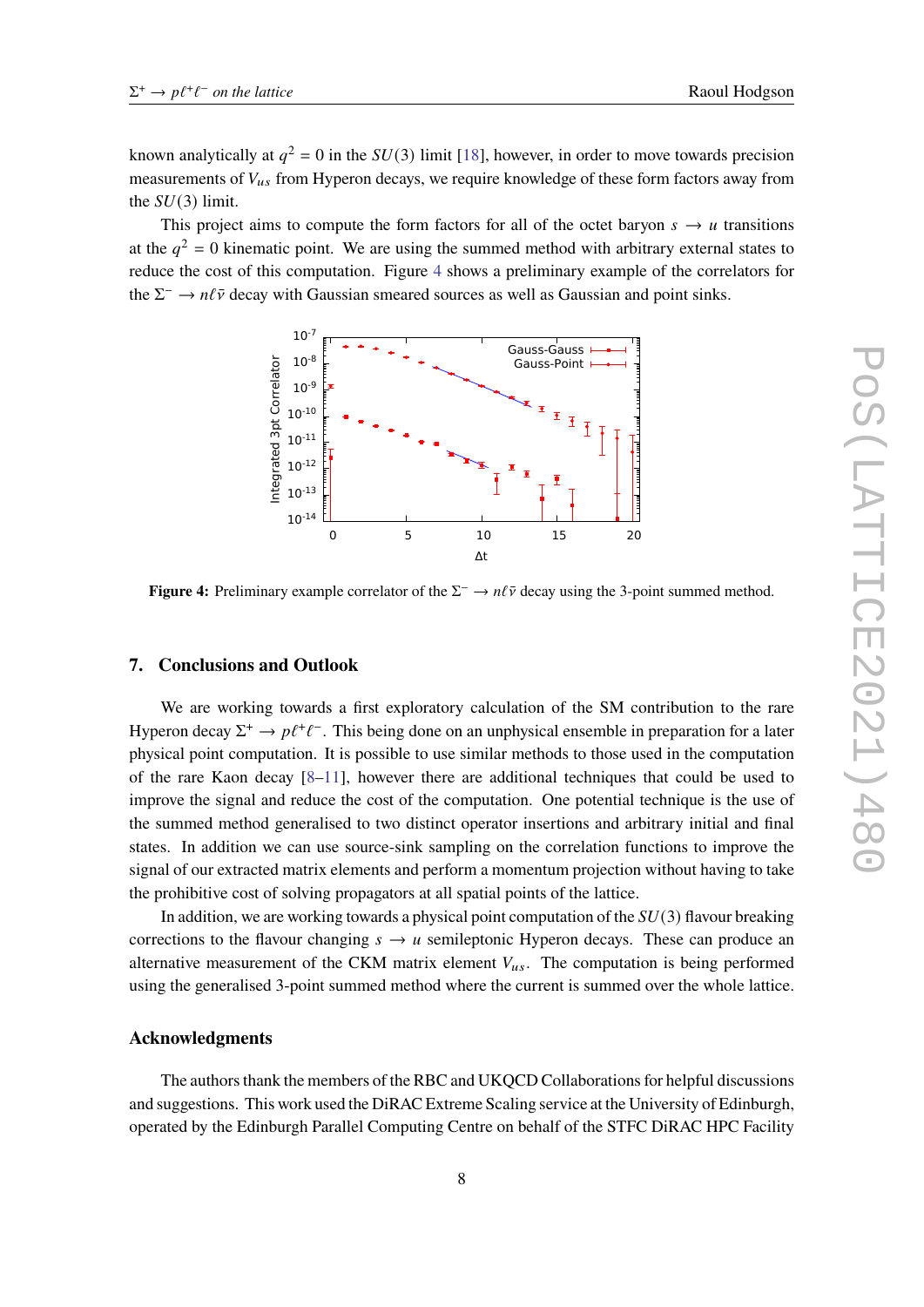[\(www.dirac.ac.uk\)](www.dirac.ac.uk). This equipment was funded by BEIS capital funding via STFC capital grant ST/R00238X/1 and STFC DiRAC Operations grant ST/R001006/1. DiRAC is part of the National e-Infrastructure. F.E., V.G. and A.P. are supported in part by UK STFC grant ST/P000630/1. F.E., V.G., R.H and A.P. also received funding from the European Research Council (ERC) under the European Unions Horizon 2020 research and innovation programme under grant agreements No 757646 & A.P. additionally by grant agreement 813942.

# **References**

- <span id="page-8-0"></span>[1] HYPERCP collaboration, *Evidence for the decay*  $\Sigma^+ \to p\mu^+\mu^-$ , *[Phys. Rev. Lett.](https://doi.org/10.1103/PhysRevLett.94.021801)* **94** (2005) [021801](https://doi.org/10.1103/PhysRevLett.94.021801) [[hep-ex/0501014](https://arxiv.org/abs/hep-ex/0501014)].
- <span id="page-8-1"></span>[2] X.-G. He, J. Tandean and G. Valencia, *The Decay*  $\Sigma^+ \rightarrow pl^+l^-$  within the standard model, *[Phys. Rev. D](https://doi.org/10.1103/PhysRevD.72.074003)* **72** (2005) 074003 [[hep-ph/0506067](https://arxiv.org/abs/hep-ph/0506067)].
- <span id="page-8-2"></span>[3] X.-G. He, J. Tandean and G. Valencia, *Decay rate and asymmetries of*  $\Sigma^+ \to p\mu^+\mu^-$ , *[JHEP](https://doi.org/10.1007/JHEP10(2018)040)* **10** [\(2018\) 040](https://doi.org/10.1007/JHEP10(2018)040) [[1806.08350](https://arxiv.org/abs/1806.08350)].
- <span id="page-8-3"></span>[4] A. Alves Junior et al., *Prospects for Measurements with Strange Hadrons at LHCb*, *[JHEP](https://doi.org/10.1007/JHEP05(2019)048)* **05** [\(2019\) 048](https://doi.org/10.1007/JHEP05(2019)048) [[1808.03477](https://arxiv.org/abs/1808.03477)].
- <span id="page-8-4"></span>[5] G. Buchalla, A.J. Buras and M.E. Lautenbacher, *Weak decays beyond leading logarithms*, *[Rev. Mod. Phys.](https://doi.org/10.1103/RevModPhys.68.1125)* **68** (1996) 1125 [[hep-ph/9512380](https://arxiv.org/abs/hep-ph/9512380)].
- <span id="page-8-5"></span>[6] P.A. Boyle, G. Cossu, A. Yamaguchi and A. Portelli, *Grid: A next generation data parallel C++ QCD library*, *PoS* **[LATTICE2015](https://doi.org/10.22323/1.251.0023)** (2016) 023.
- <span id="page-8-6"></span>[7] A. Portelli, N. Asmussen, P. Boyle, F. Erben, V. Gülpers, R. Hodgson et al., *aportelli/hadrons: Hadrons v1.2*, Nov., 2020. 10.5281/zenodo.4293902.
- <span id="page-8-7"></span>[8] N. Christ, X. Feng, A. Juttner, A. Lawson, A. Portelli and C. Sachrajda, *Long distance contributions to the rare kaon decay*  $K \to \pi \ell^+ \ell^-$ , *PoS* **LATTICE2015** (2016) 340 [[1602.01374](https://arxiv.org/abs/1602.01374)].
- [9] RBC, UKQCD collaboration, *Prospects for a lattice computation of rare kaon decay*  $amplitudes: K \to \pi \ell^+ \ell^-$  decays, *[Phys. Rev. D](https://doi.org/10.1103/PhysRevD.92.094512)* 92 (2015) 094512 [[1507.03094](https://arxiv.org/abs/1507.03094)].
- [10] N.H. Christ, X. Feng, A. Juttner, A. Lawson, A. Portelli and C.T. Sachrajda, *First exploratory calculation of the long-distance contributions to the rare kaon decays*  $K \to \pi \ell^+ \ell^-$ , *[Phys.](https://doi.org/10.1103/PhysRevD.94.114516) Rev. D* **94** [\(2016\) 114516](https://doi.org/10.1103/PhysRevD.94.114516) [[1608.07585](https://arxiv.org/abs/1608.07585)].
- <span id="page-8-8"></span>[11] A. Lawson, N.H. Christ, X. Feng, A. Jüttner, A. Portelli and C. Sachrajda, *Progress in the*  $\epsilon$ xploratory calculation of the rare kaon decays  $K \to \pi \ell^+ \ell^-$ ,  $PoS$  **[LATTICE2016](https://doi.org/10.22323/1.256.0303)** (2017) [303.](https://doi.org/10.22323/1.256.0303)
- <span id="page-8-9"></span>[12] RBC and UKQCD Collaborations collaboration, *Lattice qcd study of the rare kaon decay*  $K^+ \to \pi^+ \nu \overline{\nu}$  at a near-physical pion mass, *[Phys. Rev. D](https://doi.org/10.1103/PhysRevD.100.114506)* **100** (2019) 114506.